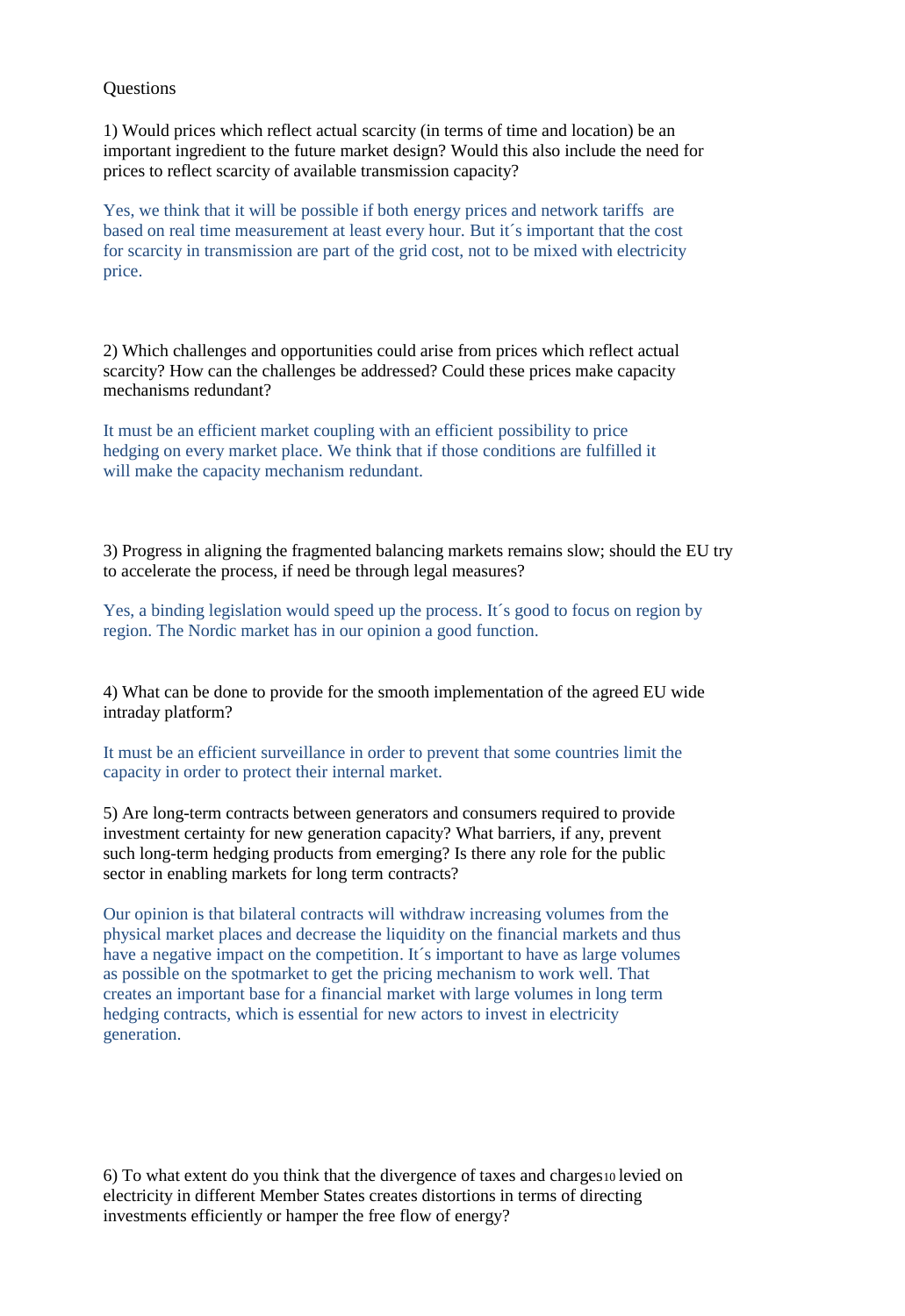We are convinced of that the best way to enforce an efficient completion over the boarders is to harmonize the taxes and subsidies in EU. In the first step the harmonization can be done regional, for example the Nordic market.

7) What needs to be done to allow investment in renewables to be increasingly driven by market signals?

Use harmonized taxes and subsidies.

8) Which obstacles, if any, would you see to fully integrating renewable energy generators into the market, including into the balancing and intraday markets, as well as regarding dispatch based on the merit order?

OE would emphasize that there are clear advantages to having a separate balance responsible for intermittent electricity generation. The current draft of NBS counter creative solutions on the market and slow the development of smart grids .

In today's Swedish regulations may a supplier have different and how many balance providers ( BA) at any time . It is not uncommon to have different suppliers BA for consumption and production. It also occurs that suppliers have several BA for consumption or production. This is as a result of business conditions , e.g. To a certain production business related to the production of a particular BA while their electricity otherwise choose another BA or business arrangements for the production of certain goods produced by a particular BA and thereby for business reasons is linked to a particular BA.

It´s also important that the renewable energy with feed in tariffs still are part of the spotmarket and priced the same as all other generation.

9) Should there be a more coordinated approach across Member States for renewables support schemes? What are the main barriers to regional support schemes and how could these barriers be removed (e.g. through legislation)?

There is a great need for harmonization.

We mean that it is necessary to have a regulatory framework that works for a market where customers are both consumers and producers and that is essential to encourage greater use of sustainable energy sources.

We think that it would be an advantage to have a system where countries also use the cooperation mechanisms for achieving national targets. If you set the target for renewables as an share of the consumption you could than use financial guarantees of origin to meet the requirements of green energy in the national energy.

10) Where do you see the main obstacles that should be tackled to kick-start demandresponse (e.g. insufficient flexible prices, (regulatory) barriers for aggregators / customers, lack of access to smart home technologies, no obligation to offer the possibility for end customers to participate in the balancing market through a demand response scheme, etc.)?

There is also an urgent need to introduce hourly metering and billing for all customers. Price differences between the hours will be bigger with more wind and solar power in the system and then do these price signals are transmitted to all electricity customers if we are to have an impact of the smart home with more automatic control of consumption.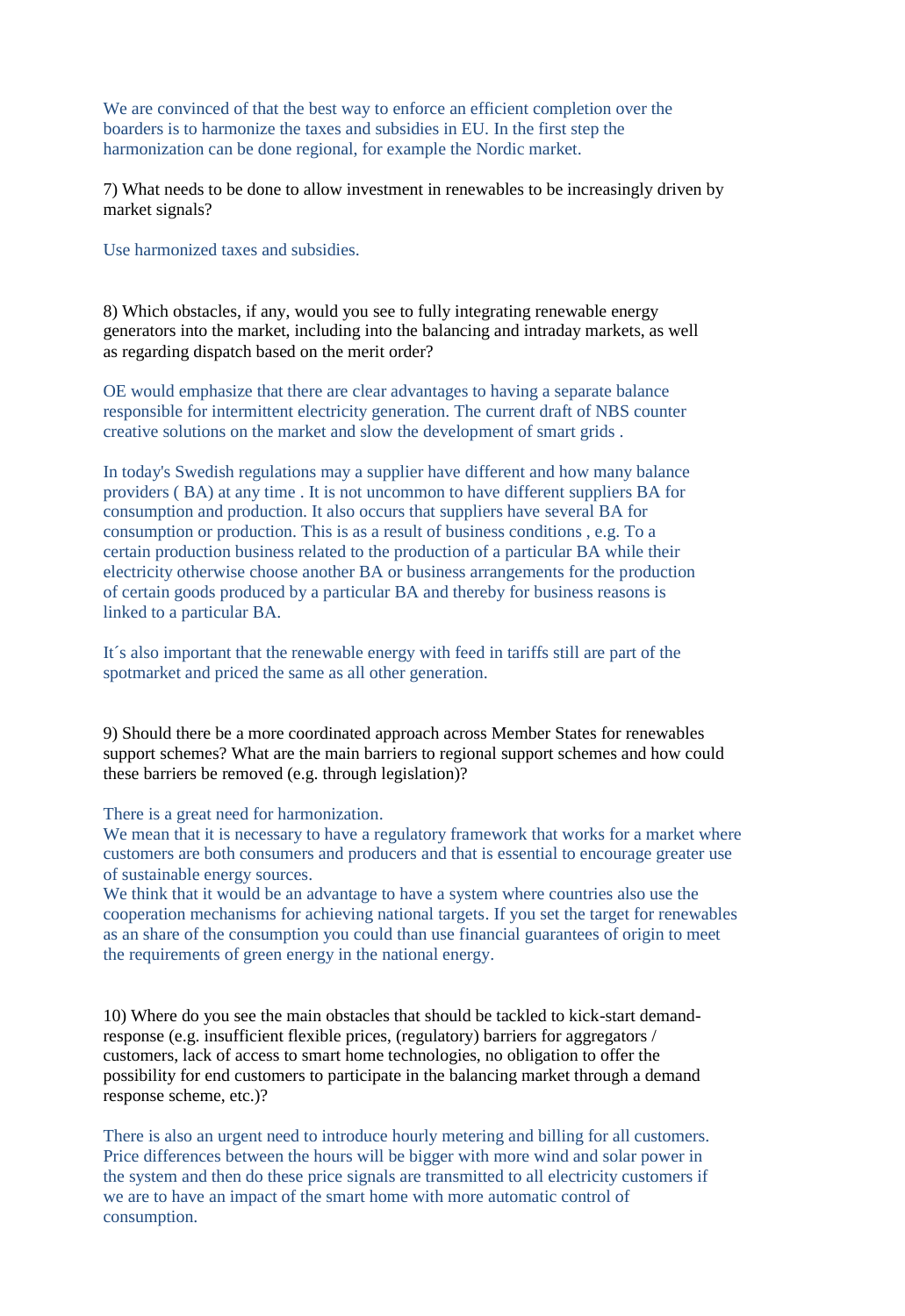To contribute to the efficient use of the networks and to promote smart grids and smart homes we mean that hourly metering and billing should also be the basis for the formulation of the network tariffs. Hourly based network tariffs will also increase the price differences and therefore give more incentives to changing electricity consumption.

Since the increased number of intermittent electricity production increases result is an increased need for regulating power. It would be good if several players are active in this market. We mean therefore that there is a need of investigation of the issue of developing rules force the market to create incentives for more major consumers to be active and thus increase the elasticity of demand. A step to attract more players to this market can be to publish the prices of regulating power market also for those who are not players there.

From our point of view referring to the Nordic market, we cannot see any need for aggregators in the electricity market.

11) While electricity markets are coupled within the EU and linked to its neighbours, system operation is still carried out by national Transmission System Operators (TSOs). Regional Security Coordination Initiatives ("RSCIs") such as CORESO or TSC have a purely advisory role today. Should the RSCIs be gradually strengthened also including decision making responsibilities when necessary? Is the current national responsibility for system security an obstacle to cross-border cooperation? Would a regional responsibility for system security be better suited to the realities of the integrated market?

There is a need for a stronger cooperation between the TSOs and we think that it would be an advantage if we in the future could at least develop regional TSOs.

12) Fragmented national regulatory oversight seems to be inefficient for harmonised parts of the electricity system (e.g. market coupling). Would you see benefits in strengthening ACER's role?

Yes, we think that it would be necessary with efficient supervision on EU-level.

13) Would you see benefits in strengthening the role of the ENTSOs? How could this best be achieved? What regulatory oversight is needed?

Yes. See the answer to question number 11.

14) What should be the future role and governance rules for distribution system operators? How should access to metering data be adapted (data handling and ensuring data privacy etc.) in light of market and technological developments? Are additional provisions on management of and access by the relevant parties (end-customers, distribution system operators, transmission system operators, suppliers, third party service providers and regulators) to the metering data required?

We propose the urgent transition to a supplier centric model ( SCM ) in the EU to make it easier for customers and allow for a streamlining of the network companies

We propose that one chooses a solution where network companies are seen as subcontractors to the electricity companies. That means the electricity network company sends a bill with an invoice per plant to the respective electricity supplier to enable the electricity supplier to invoice the customer.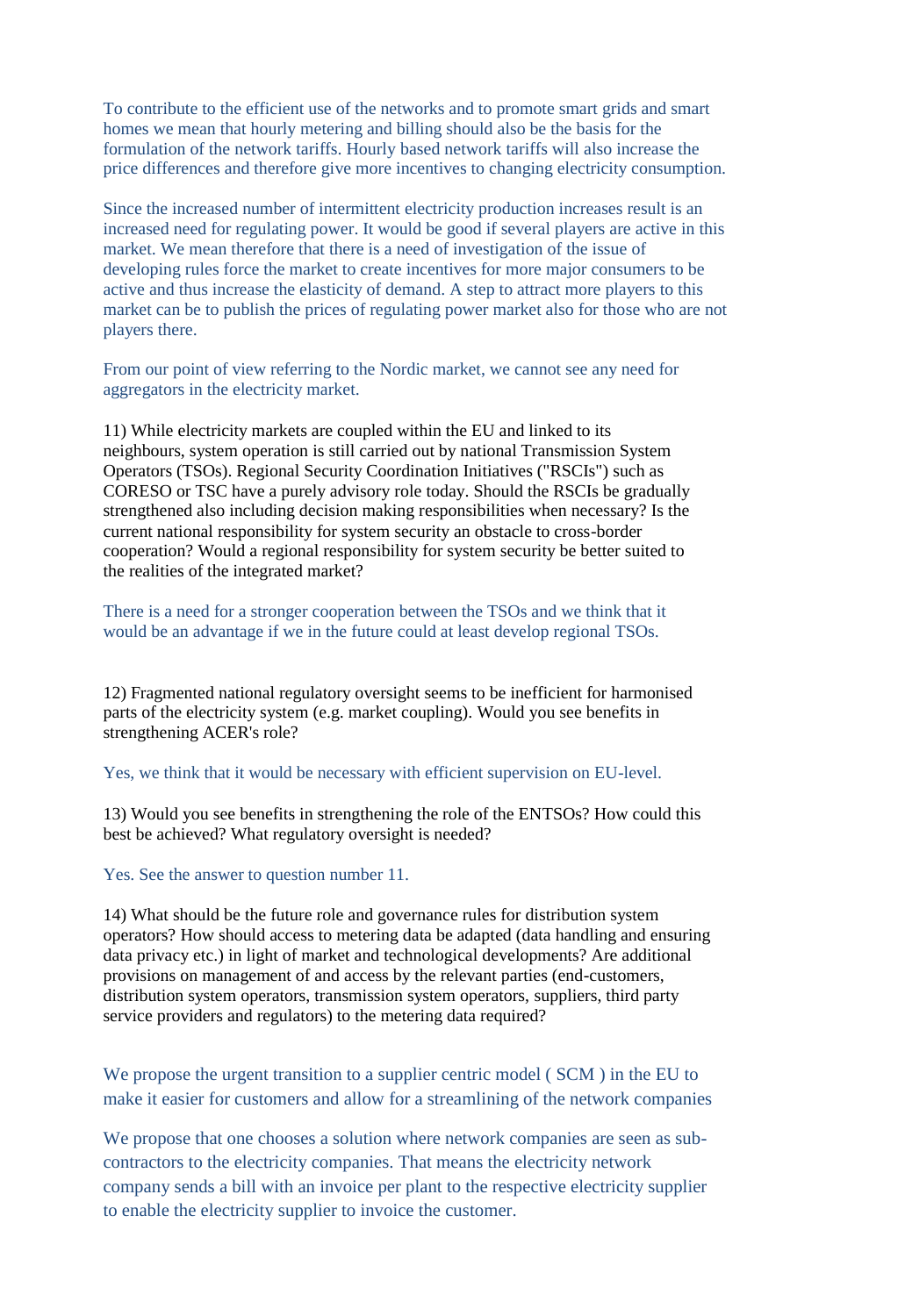For this to be possible with effective competition between electricity suppliers in different countries in the EU it is necessary to carry out efficient market surveillance at EU level. It is also essential that the EU define procedures for supplier switching and handling of metering data. Even in this area we think that it is wise to start with a regional approach to develop the European market.

15) Shall there be a European approach to distribution tariffs? If yes, what aspects should be covered; for example tariff structure and/or, tariff components (fixed, capacity vs. energy, timely or locational differentiation) and treatment of self-generation?

We mean that it is an advantage to have network tariffs with hourly rates when customers have hourly metering and billing. An hourly network tariffs are rather more cost real than tariffs based on effect. And it is much easier to get an understanding from households for instead of effect tariffs.

It facilitates smart home applications on hourly rates are also used for grid cost , instead of the networks becoming power tariffs designed in many different ways.

An hourly network charge facilitates the transition to a supplier centric model where the customer gets a bill and the electricity company responsible for customer service and issues although network charges.

Hourly network fees which are published in advance gives network companies complete freedom of choice to design them individually for their network tariffs.

16) As power exchanges are an integral part of market coupling – should governance rules for power exchanges be considered?

Yes, there must be rules for the power exchanges and an efficient surveillance. This is relevant for the spot market as well for the financial electricity market. In fact there are already rules for the marketplaces as e.g. competition legislation and EMIR

17) Is there a need for a harmonised methodology to assess power system adequacy?

Yes.

18) What would be the appropriate geographic scope of a harmonised adequacy methodology and assessment (e.g. EU-wide, regional or national as well as neighbouring countries)?

With efficient market coupling the power flow will go in the right direction according to price and with efficient financial markets on both sides of the borders, we do not foresee any need what so ever for hedging between the markets.